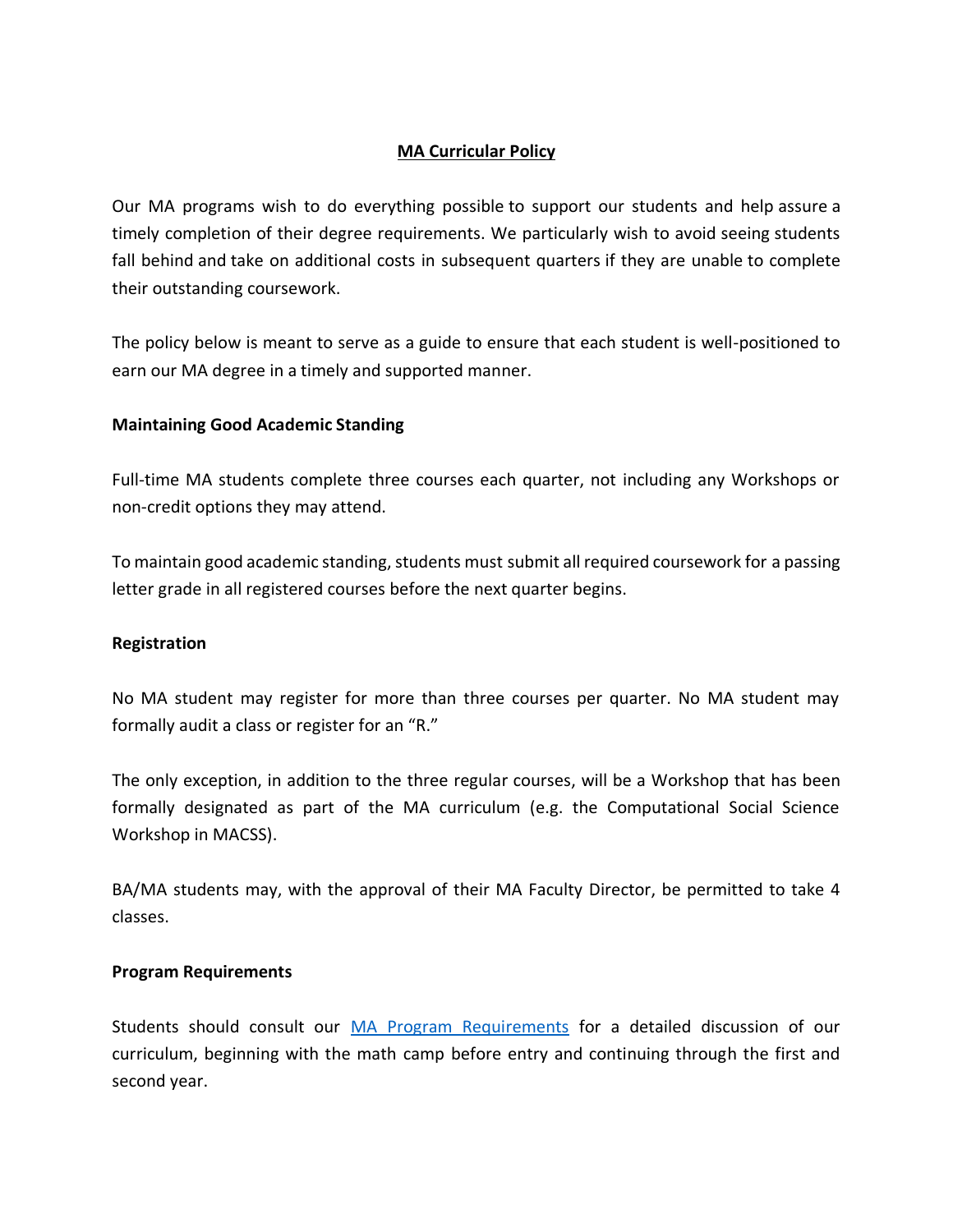Students in MACSS-Econ will find their [curricular requirements detailed here.](https://macss.uchicago.edu/content/macss-econ-curricular-requirements-0)

# **Pass/Fail Policy**

Students may take up to two classes for a Pass as part of their MA curriculum, not including the three courses in our Perspectives sequence.

It is up to individual instructors to decide if the pass is possible, and if so what work must be completed to earn it.

The request for the pass should be made as early in the quarter as possible, and ideally by the end of seventh week. Letter grades cannot be changed to a pass once the final assignment is submitted.

Students are normally advantaged if they are able to show at least a B on the transcript for any technical or quantitatively demanding course, and at least a B+ for most other social science offerings. The pass may be read by employers and PhD selection committees as if the student never took the course, no matter how much work the student may have performed.

Students should be careful about taking MACS 30121 or MACS 30122 for a pass, as that could impede their ability to take more advanced courses in the MPCS program or in the Computer Science department.

The MPCS will accept a C+ or better in MACS 30121 and a P in MACS 30122 as a minimal requirement for most classes. Students with a P in MACS 30121 but a letter grade in MACS 30122 will be considered on a case-by-case basis. Students with a P in both MACS 30121 and MACS 30122 will not be allowed to take MPCS classes.

Please note that some MPCS classes may require a minimum grade in MACS 30121 and MACS 30122.

## **Excused Incompletes/Missing Grades**

Students with a missing grade or an Incomplete – marked on the transcript as an "I" – must communicate with their program's Student Affairs Administrator to discuss their circumstances.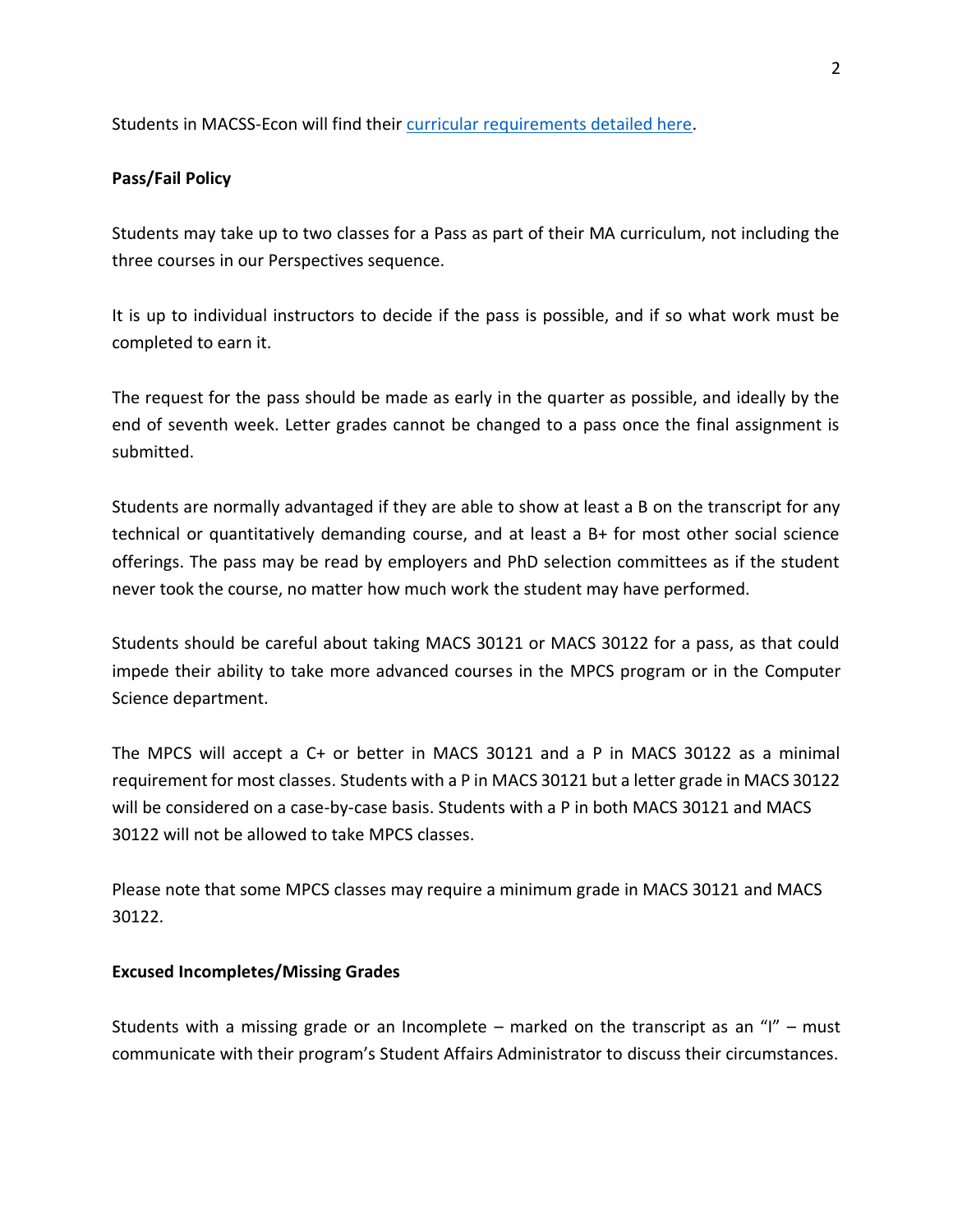In some cases, the work may have been submitted but the instructor has not yet posted the grade.

If all required course work has been submitted, the missing grade will be formally excused by the program's Student Affairs Administrator.

### **Academic Probation**

If a student has any missing or incomplete course grades at the beginning of an academic quarter, and they have not been excused by the Student Affairs Administrator, the student may be placed on academic probation.

That will be the case whether or not the instructor for the course has permitted the student to submit their work late.

Students on probation must meet with their MA program's academic leadership, to agree on a timeline for that missing work to be completed and help students get back on track.

Our program will do everything possible to assist those students, drawing on other university resources – from UChicago Student Wellness, to the Writing Program, to course advising and mentorship support – to help the student maintain a steady progress toward degree completion. When necessary, we will also draw on available options from the Dean of Students office, including advocating a drop to part-time or Reduced Course Load (RCL) status, a temporary leave of absence, or other measures as may be needed.

Students who fail to complete any missing work within 7 weeks of the quarter it was due may be prevented from registering for any subsequent academic quarters, until the instructor of record, for each class missing a grade, confirms that all course requirements have been met.

No permanent notice will be made on student transcripts. The probationary policy is designed to help students stay on track for MA completion.

Students placed on academic probation will be informed in writing about the expectations for their return to good academic standing, including required coursework and the timeline for completion. The student will be asked to confirm, in writing, receipt of the probationary document and that they have read and fully understand the probationary terms.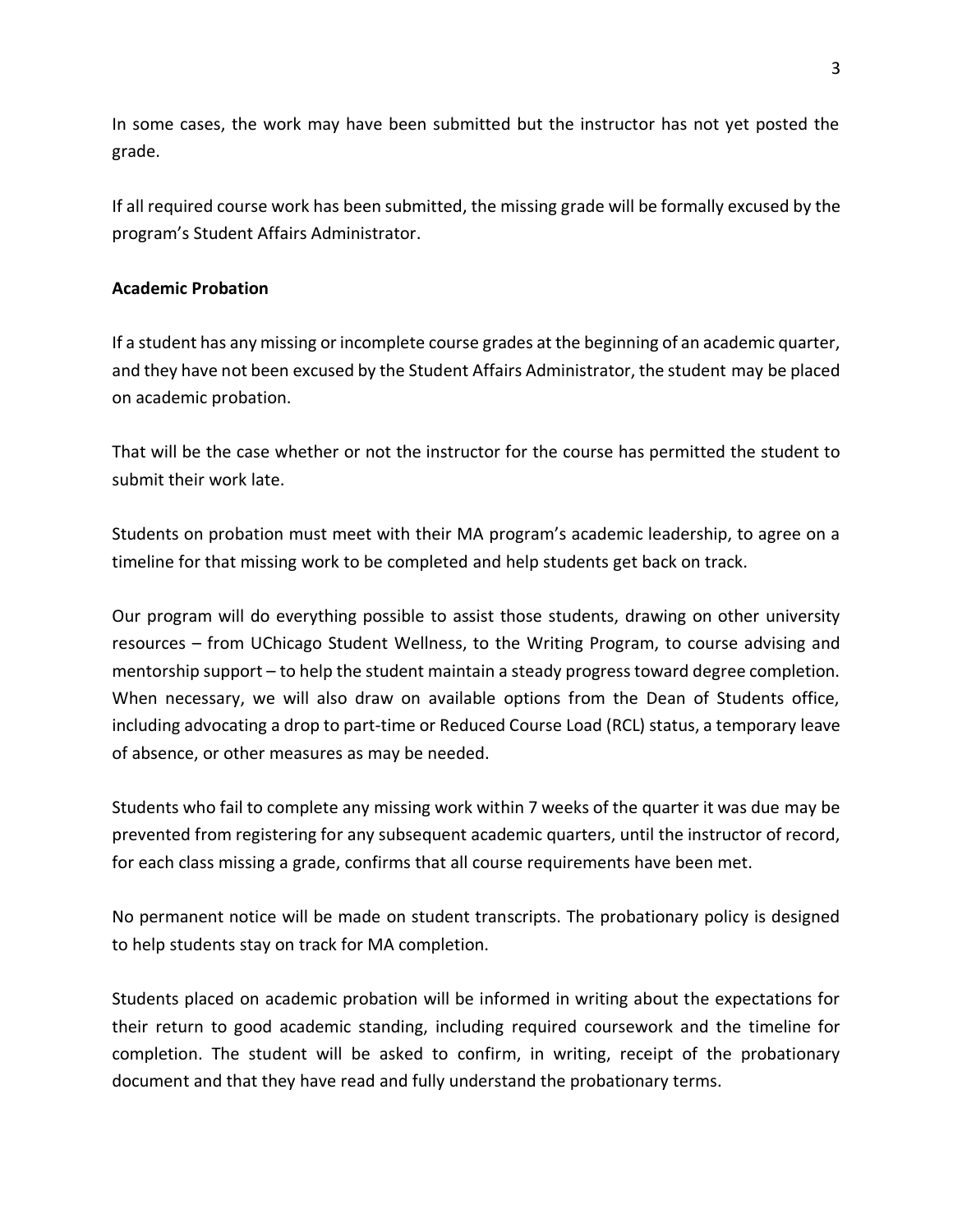In cases where a student is unable to meet the expectations outlined in their probationary document, the student may be subject to dismissal from the University. Students may not transfer to another University degree program or apply for a joint degree program while on academic probation.

Please note that carrying two or fewer incompletes may have repercussions outside the MA program. International students may not meet the definition of full-time status for their continued visa eligibility. Students may find that their loans or outside financial awards are not distributed. Those decisions are not within our MA program's control. Students should contact the Office of International Affairs, Graduate Financial Aid, and our Dean of Students office to see what additional complications may result.

### **Forced Withdrawal/Leave of Absence**

Students with more than two unexcused incompletes or missing grades will meet with the program's academic leadership to discuss a withdrawal from the MA program.

In some cases, that withdrawal may be changed to a leave of absence, giving the student up to a maximum of one year to complete the prior coursework and resume study for the MA degree.

In other cases, the withdrawal may be permanent, and the student will not be permitted to resume study.

#### **Failed/Withdrawn Courses**

Students who receive an F or a W for one of their three courses in a particular quarter must pay to take another to meet their MA curricular requirements. Few such courses are offered over the summer.

The "W" (Withdrawn) grade means that the student has decided after week 3 of the quarter not to complete the work of the course. Students who wish to exercise this option must request a W by 5 p.m. the Friday before finals week or the day before the final project/exam is due, whichever is earlier. When made before the deadline, a request for a withdrawal cannot be denied except in cases of academic dishonesty. A withdrawal may not be granted after completion of the course.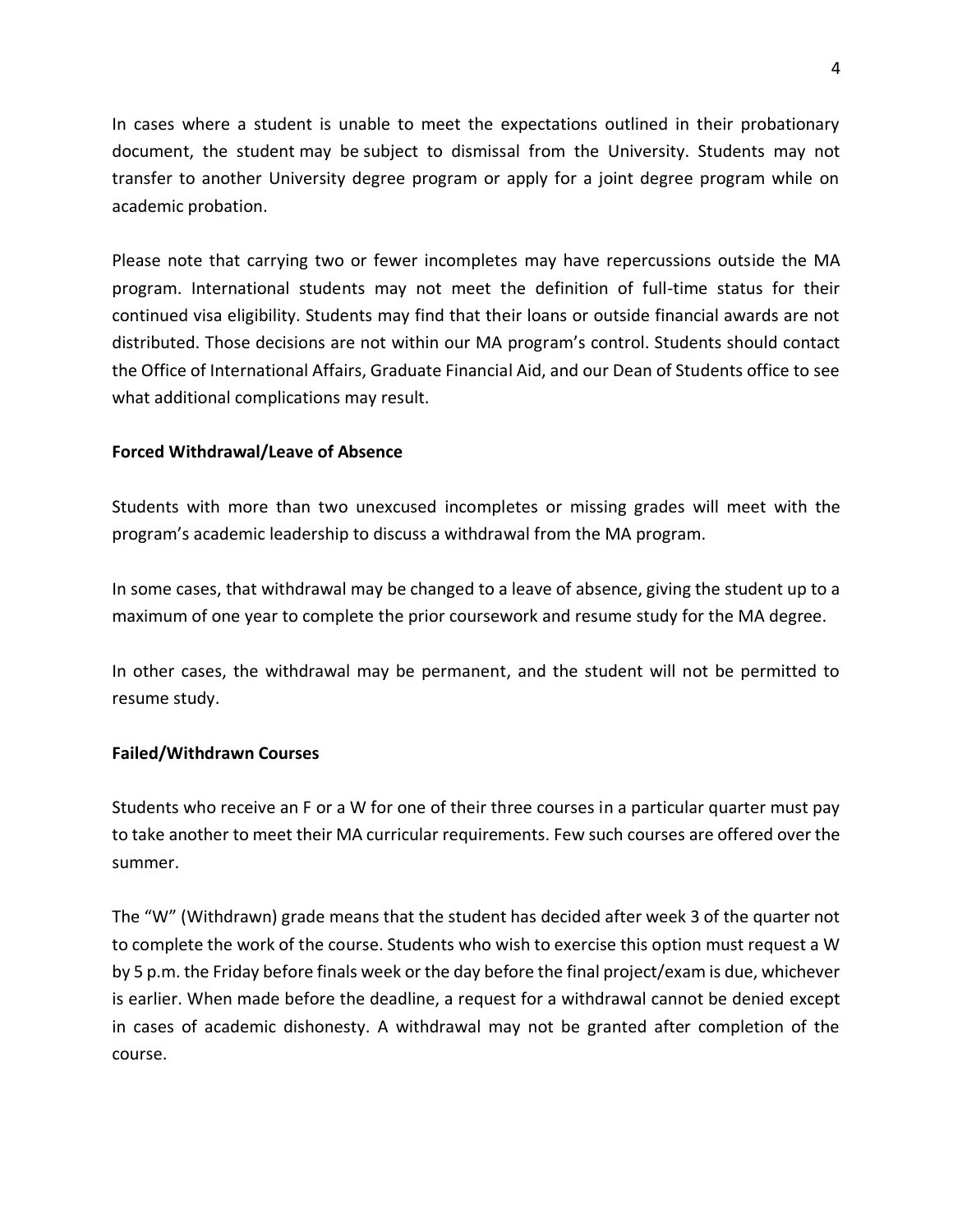Students should meet with their preceptor in advance of this deadline to discuss whether a withdrawal is appropriate. Once they have made the decision to request a withdrawal, students in the Economics concentration should submit their request to the Student Affairs Administrator for MACSS-Econ. All other students should submit their request to the Student Affairs Administrator for MACSS.

Students with an F or W on their transcript must meet with their MA program's academic leadership to discuss the steps they will take to make up that class in future quarters.

Students with more than one F or W on the transcript must meet with their MA program's academic leadership to discuss whether a withdrawal or leave of absence is merited.

### **Minimum Program GPA**

Students must earn a minimum 3.0 GPA in order to receive their MA degree.

It is exceptionally uncommon for students to fall below that threshold. Should that happen, the student should meet with their program leadership to talk about how to get back on track.

#### **MA Thesis**

MACSS is a two-year degree program. Students are expected to complete all program requirements, including the MA thesis, and graduate by the June or August two years following their September matriculation.

The MA thesis is the centerpiece of your MACSS degree. Regardless of the path you choose to take after MACSS, the ability to plan and execute a research project is a valuable skill.

MACSS theses are of two types, academic and professional.

An academic thesis is a contribution to scholarship. The thesis uses original research to speak to a scholarly literature. It is modeled on a professional journal article for the discipline in which you choose to specialize. Most will be 30 to 50 double-spaced pages. The academic thesis is advised by a member of the SSD faculty or by any other person with a doctorate (or equivalent degree) and an appointment in the University.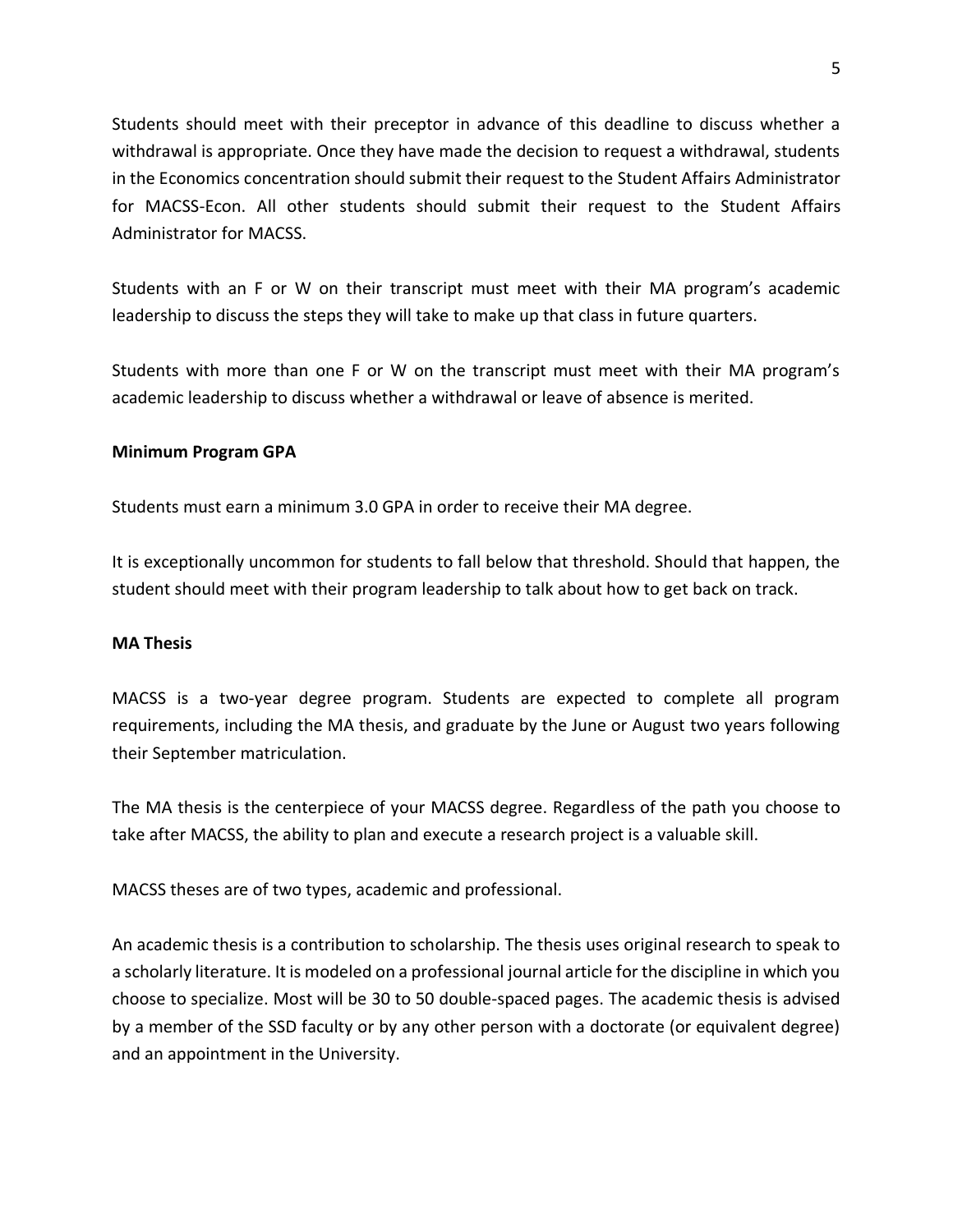The professional thesis applies social scientific knowledge and research methods to a concrete problem. It might take the form of a market analysis for a firm; a predictive model to solve a business problem; a computationally-driven policy brief for a legislator or agency leader; an open-source tool for statistical modeling and evaluation; an audit of an artificial intelligence (AI) algorithm for fairness or transparency; a consolidation of two revised seminar papers demonstrating facility in the application of theory and methods; or other projects as approved by the advisor and faculty director.

The length of a professional thesis will be determined as appropriate to the project by the student and advisor. It will generally be shorter than an academic thesis. It should draw from the methodological training and the literatures the writer has studied at the University of Chicago. It might relate to an experience in an internship or employment.

The professional thesis is advised by the student's preceptor in MACSS. Students may choose to have someone from outside of the University of Chicago serve as second reader of the paper, including an internship supervisor or a qualified data analyst working in industry.

For both the academic and the professional thesis, the thesis proposal must be approved by November 10<sup>th</sup> of your second year.

Failing to submit an approved proposal by November 10 of the second year will prevent students from registering for any subsequent academic quarters, until the proposal is submitted.

Students who do not have a faculty reader by January 1 of their second year will automatically be assigned a MACSS faculty reader for the MA thesis.

The November  $10^{th}$  and the January  $1^{st}$  deadlines may be extended for MACSS-Econ students, because of disciplinary differences in bringing faculty readers on board.

All MACSS students who have not completed the MA thesis by December 31, 28 months after starting our MA program, forfeit the ability to work with anyone outside of MACSS on the MA thesis and will be automatically assigned a MACSS faculty reader.

## **Maximum Time to Degree**

All students must earn the MA degree no more than 10 years following their initial matriculation into the MA program.